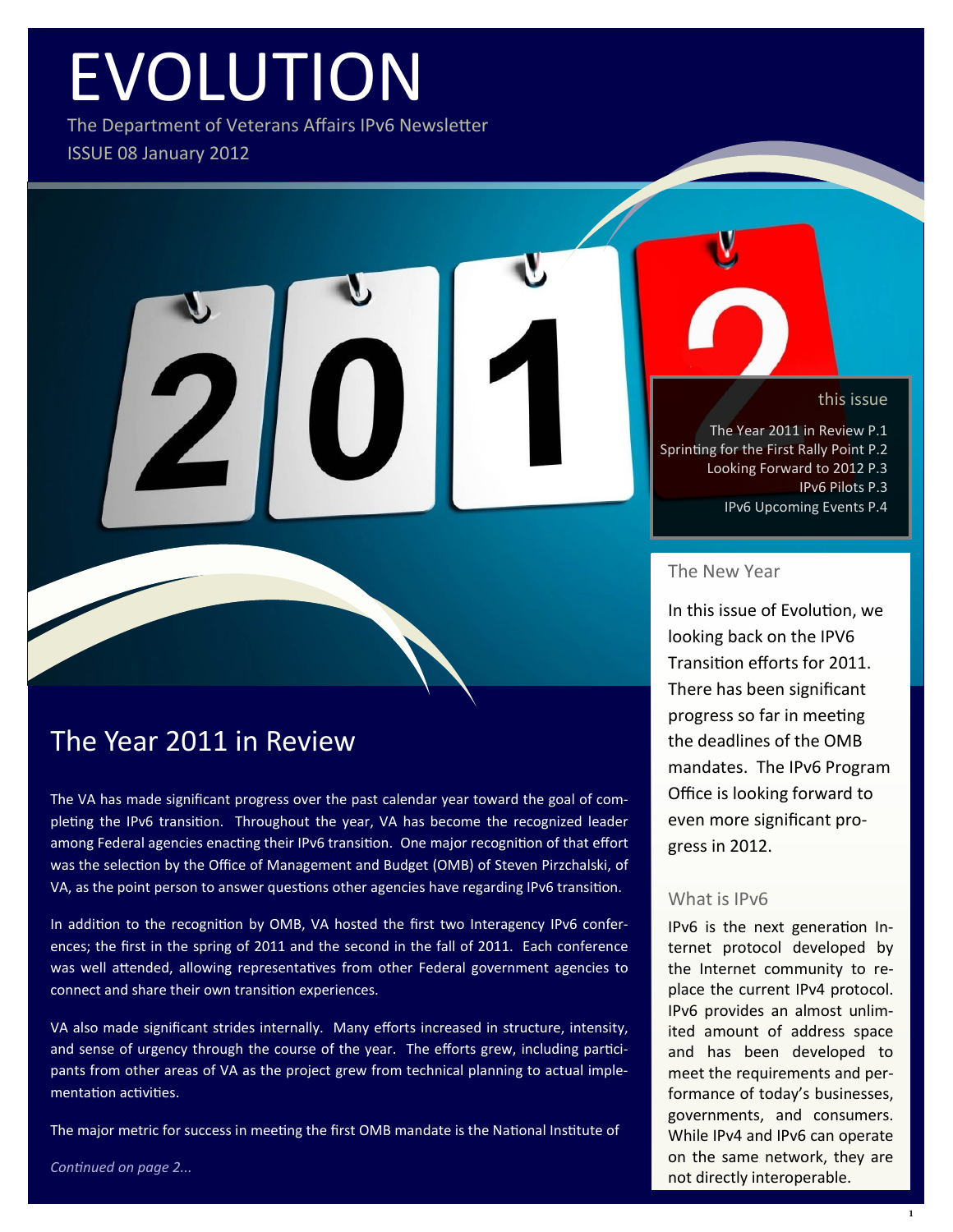| <b>Domain</b> | <b>Agency</b>                                 |      | <b>DNS</b>        |     |            | Mail                 |     |     | Web                         | <b>DNSSEC</b>  |
|---------------|-----------------------------------------------|------|-------------------|-----|------------|----------------------|-----|-----|-----------------------------|----------------|
| gov.defense.  | <b>Department of Defense</b>                  |      | $[13]$ 0/0/0 [0]  |     |            | $ $ [A] 0/0/0 [I]    |     |     | $[2] 0/0/0$ [0]             | $U/-/-$        |
| gov.dhs.      | Department of Homeland Security               | [4]  | $0/0/0$ [I]       |     | [1]        | $0/0/0$ [0]          |     |     | $[1]$ 0/0/0 [0]             | S/V/C          |
| gov.doc.      | <b>Department of Commerce</b>                 |      | $[6]$ 2/2/2 [M]   |     | [2]        | $0/0/0$ [O]          |     | [1] | $0/0/0$ [I]                 | S/V/C          |
| gov.doe.      | Department of Energy                          |      | $[3] 1/1/1$ [M]   |     | T11        | $0/0/0$ [0]          |     |     | $[1]$ 0/0/0 [0]             | S/V/C          |
| gov.doi.      | Department of the Interior                    | [6]  | 4/4/4             | [0] | [2]        | $0/0/0$ [O]          |     | [3] | $0/0/0$ [0]                 | S/V/C          |
| gov.dol.      | <b>Department of Labor</b>                    | 131  | $0/0/0$ [I]       |     |            | [4] 0/0/0 [I]        |     |     | $[1]$ 0/0/0 [0]             | S/V/C          |
| gov.dot.      | Department of Transportation                  |      | $[3]$ 2/0/2 [I]   |     | [3]        | $0/0/0$ [I]          |     |     | $[2]$ $2/2/2$ $[0]$         | S/V/C          |
| gov.ed.       | <b>Department of Education</b>                |      | [4] 0/0/0 [1]     |     | [4]        | $0/0/0$ [O]          |     |     | [1] 1/0/0 [0]               | S/V/C          |
| gov.epa.      | <b>Environmental Protection Agency</b>        | [4]  | $0/0/0$ [I]       |     | <b>F31</b> | $0/0/0$ [O]          |     |     | $[1]$ 0/0/0 [0]             | S/V/C          |
| gov.gsa.      | <b>General Services Administration</b>        | [6]  | $0/0/0$ [I]       |     | [4]        | $0/0/0$ [O]          |     |     | $[1]$ 0/0/0 [0]             | S/V/C          |
| gov.hhs.      | Department of Health And Human Services       | 121  | $0/0/0$ [0]       |     | [1]        | $0/0/0$ [0]          |     |     | [2] 0/0/0 [0]               | S/V/C          |
| gov.hud.      | Department of Housing And Urban Development   | [2]  | $0/0/0$ [I]       |     | [3]        | $0/0/0$ [I]          |     |     | $[1]$ 0/0/0 [0]             | S/V/C          |
| gov.nara.     | National Archives and Records Administration  | [12] | $2/0/0$ [0]       |     |            | <b>F41 0/0/0 FI1</b> |     |     | $[1] 0/0/0$ $[1]$           | $U/-/-$        |
| gov.nasa.     | National Aeronautics and Space Administration | [3]  | $0/0/0$ [I]       |     |            | $[6]$ $0/0/0$ $[0]$  |     |     | $[2]$ 0/0/0 [0]             | S/V/C          |
| gov.nrc.      | <b>Nuclear Regulatory Commission</b>          |      | $[6]$ 2/2/2 [M]   |     | 121        | $0/0/0$ [I]          |     |     | $[2]$ 0/0/0 [0]             | S/V/C          |
| qov.nsf.      | <b>National Science Foundation</b>            | [4]  | $0/0/0$ [I]       |     | 121        | $0/0/0$ [I]          |     | [1] | $0/0/0$ [I]                 | S/V/C          |
| gov.opm.      | <b>Office of Personnel Management</b>         | [4]  | $0/0/0$ [I]       |     | [4]        | $0/0/0$ [I]          |     |     | $[1]$ $0/0/0$ $[0]$         | S/V/C          |
| gov.sac.      | <b>National Science Foundation</b>            | [4]  | $0/0/0$ [0]       |     | [A]        | $0/0/0$ [I]          |     |     | $[1]$ 0/0/0 [I]             | S/V/C          |
| gov.sba.      | <b>Small Business Administration</b>          | [2]  | $0/0/0$ [I]       |     | T41        | $0/0/0$ [O]          |     |     | $[1]$ 0/0/0 $[1]$           | S/V/C          |
| gov.ssa.      | <b>Social Security Administration</b>         | [4]  | 0/0/0 [I]         |     | [4]        | $0/0/0$ [I]          |     | [2] | $0/0/0$ [0]                 | S/V/C          |
| gov.state.    | <b>Department of State</b>                    | [4]  | $0/0/0$ [0]       |     | <b>131</b> | $0/0/0$ [I]          |     |     | [2] 0/0/0 [0]               | S/V/C          |
| gov.treas.    | Department of the Treasury                    | [2]  | $0/0/0$ [I]       |     | [A]        | $0/0/0$ [I]          |     |     | $[2]$ $2/2/2$ $[0]$         | $U/-/-$        |
| gov.usaid.    | U.S. Agency for International Development     | [4]  | $0/0/0$ [M]       |     | [2]        | $0/0/0$ [0]          |     |     | $[1]$ 0/0/0 [I]             | S/V/C          |
| gov.usda.     | <b>Department of Agriculture</b>              | [2]  | $0/0/0$ [I]       |     | [1]        | $0/0/0$ [0]          |     |     | $[2]$ $2/2/2$ $[0]$         | $U/-/-$        |
| gov.usdoj.    | <b>Department of Justice</b>                  | [4]  | $0/0/0$ [I]       |     | [1]        | $0/0/0$ [I]          |     |     | $[1]$ 0/0/0 [I]             | S/V/C          |
| gov.va.       | Department of Veterans Affairs                | [4]  | $4/4/3$ [I]       |     |            | $[1]$ 0/0/0 [I]      |     |     | $[1]$ $1/1/1$ $[1]$         | S/V/C          |
| mil.af.       | <b>United States Air Force</b>                | [7]  | $0/0/0$ [0]       |     | [A]        | $0/0/0$ [I]          |     |     | $[2]$ 0/0/0 [0]             | S/V/C          |
| mil.army.     | <b>United States Army</b>                     | [3]  | $0/0/0$ [I]       |     | <b>TA1</b> | 0/0/0                | ונד | [1] | $0/0/0$ [0]                 | $\frac{U}{-1}$ |
| mil.navy.     | <b>United States Navy</b>                     |      | $[4] 0/0/0$ $[1]$ |     |            |                      |     |     | [3] 0/0/0 [0] [2] 0/0/0 [0] | $\frac{U}{-1}$ |

Excerpt from: http://usgv6-deploymon.antd.nist.gov/cgi-bin/generate-gov.dept

### The Year 2011 in Review

#### *The IPv6 Transition at VA*

#### *Continued from Page 1*

Standards and Technology (NIST) IPv6 monitoring website. The website provides a visual graphic of the progress Federal agencies are making towards meeting the 2012 OMB mandate requiring public facing services to become IPv6 capable by the end of the fiscal year. As seen in the picture above, VA has met the mandate by the end of the calendar year 2011 for three of the four requirements: DNSSEC, DNS, and Web services. A solution for e-mail services is being tested and it is anticipated that e-mail services will meet the requirement during the first quarter of the 2012 calendar year. This will mean that VA will meet the OMB 2012 Mandate for public facing services well before the end of the 2012 Fiscal Year (September 30, 2012).

With the prospect of meeting the OMB mandate for 2012 early, the VA IPv6 Program Office will not just rest on its laurels. Other significant work has already been done forming the foundation for meeting the next OMB Mandate for 2014; having the internal services IPv6 capable. The VA IPv6 Program Office has developed much of the initial assessments, methodologies, and other documentation that will provide guidance for efforts throughout the remainder of 2012 and beyond for meeting this next mandate. The scope will expand and the number of internal departments involved in the process will increase. The VA IPv6 Program Office is anticipating making even more significant progress in this effort during the 2012 calendar year.



**Sprinting to the First Rally Point**

The effort to meet the first OMB mandate has been a cooperative effort between several components of VA. The effort is significant and a precursor of the challenges that VA will be meeting over the next calendar year. For the transition of the public-facing services, VA had to approve, test, enable, and verify the following services:

- 1. DNSSEC—This is the incorporation of DNS Security Extensions. DNSSEC adds digital signatures to normal DNS queries, substantially reducing the risk of falling victim to man-in-the-middle attacks.
- 2. Gateway Routers—The four VA Internet Gateways needed to be able to correctly communicate the IPv6 protocol.
- 3. DNS Servers—It was imperative that the VA DNS servers properly answered queries over the IPv6 protocol.
- 4. Web Services—The VA web servers needed to have their IPv6 addresses registered properly so that there would be a response to requests over the IPv6 protocol.
- 5. E-Mail Services—E-mail services proved to be more challenging. The vendor for the equipment VA uses for processing e-mail to and from VA did not have their system IPv6 capable yet. VA is continuing to work closely with the vendor to test their solution and ensure it meets VA's strict operational guidelines prior to deployment.

The foundation work is almost complete, setting the stage to meet the next rally point in 2014.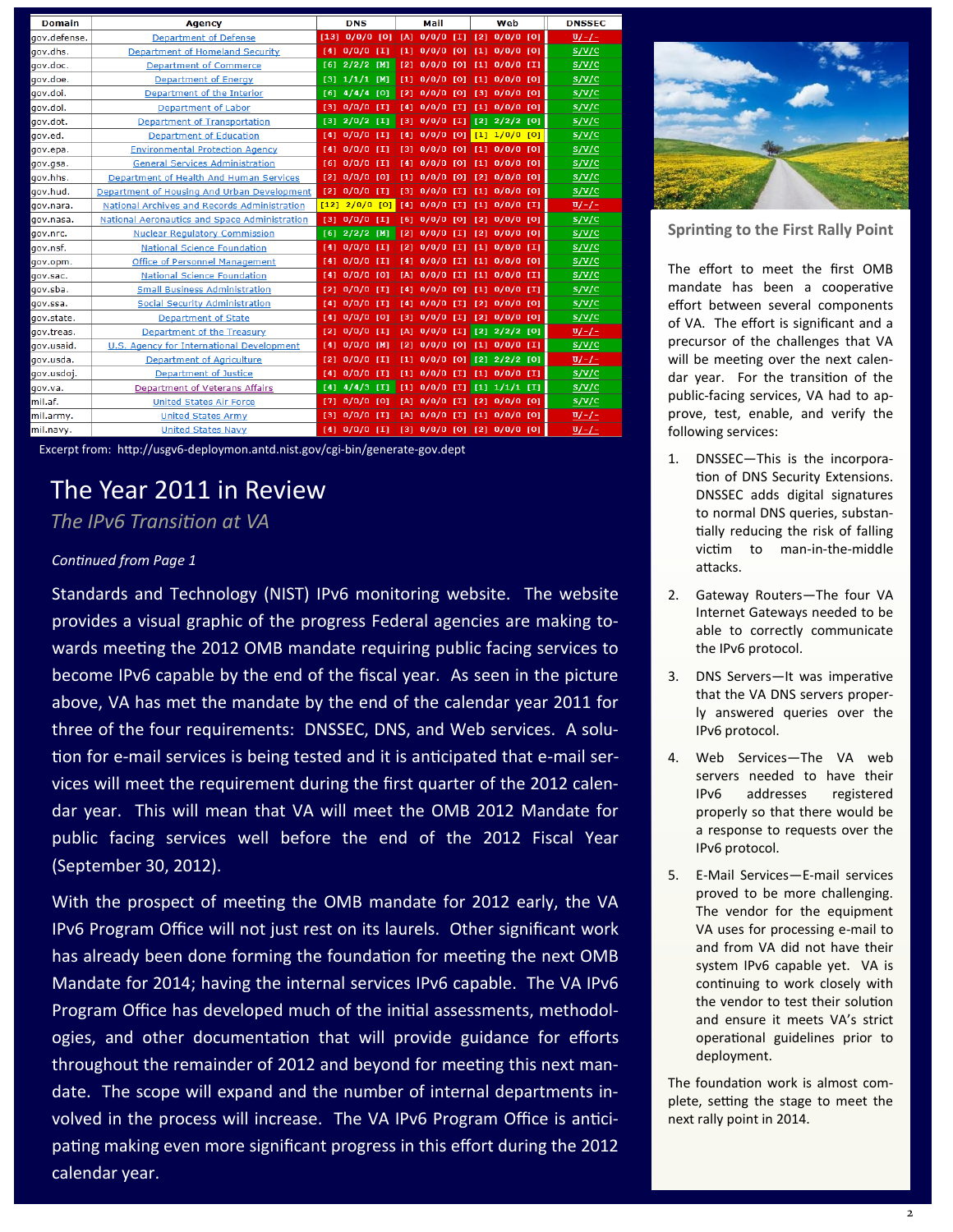

### Looking Forward to 2012

While VA has made significant strides in meeting the 2012 OMB mandate for publicfacing services, even more work and effort is needed to meet the 2014 OMB Mandate for internal services. Considerable efforts are already underway to work towards achieving this deadline.

The VA IPv6 Program Office is using a "topdown" approach for realizing this deadline, understanding that individual services cannot successfully transition until the network infrastructure can support it. To date, the VA gateways and other services can support IPv6 communication to and from the VA, however, the internal network is still being transitioned. Components in this area include the network backbone, internal routers and other communication devices, servers, and workstations.

While the list seems to be short, the effort is quite challenging. There is a minimum requirement for each vendor to ensure their device, service, or software is IPv6 capable. Each of these devices and software components needs to be tested and verified before being inserted into the VA network.

During 2012, the IPv6 Program Office will be continuing assessments and outreach efforts to identify components, services, and software that need to be evaluated, and possibly upgraded, to be IPv6 capable. Additionally, the Program Office will work with VA components to leverage resources and pilot program efforts to help shorten evaluation and development times in order to meet the OMB 2014 mandate.

The IPv6 Program Office is also planning several outreach efforts to other Federal agencies including the development of two additional InterAgency Meetings for 2012, as well as, attending various forums throughout the year. By continuing to leverage VA's leader-

ship in this area, the VA IPv6 Program Office will lend assistance to other agencies in their transitions to IPv6.

During 2012, the VA IPv6 Program Office will be increasing efforts to meet the next milestone; the 2014 OMB Mandate. This endeavor will require the completion of the current network and platform assessments, the enablement of key network services, and the implementation of various pilot projects already in progress. In order to maintain VA's role as a leader in the overall IPv6 Transition, after successfully meeting the 2012 mandate early, the rate of progress needs to increase. All areas of VA where information systems and networks are a core component of the services that are provided to the veteran need to be addressed.

The VA IPv6 Program Office will also increase outreach efforts within VA. In addition to this newsletter, the VA Program Office will work to increase awareness of IPv6 and its implication on technology used throughout VA. The success of the transition depends on everyone using the technology.

## IPv6 Pilots

The calendar is unforgiving. The OMB mandate for 2014 and the VA mandate for total IPv6 transition by the end of FY 2015 seem to be far away, but with the efforts that are required to meet those deadlines, they are really right around the corner. One way to work to meet the deadlines is the implementation of and participation with Pilot Projects.

Pilot Projects can take any number of forms and vary in level of complexity. Right now, the IPv6 Program Office is monitoring and advising on several pilot projects. These projects are:

- 1. SMTP,
- 2. Monitor, therapy and nurse call,
- 3. iCare/Health Buddy,
- 4. Remote Sleep Disorder Monitoring,
- 5. Remote Care,
- 6. IPv6 Video/Phone,
- 7. World IPv6 Day.

The World IPv6 day was a success for VA and is currently the only Pilot Project completed. The others are in various stages of progress.

If you would like further information on the projects or want to participate, please contact the IPv6 Program Office.

### The IPv6 Q&A Corner

Q: How can I get my project approved as an IPv6 Pilot?

The VA IPv6 Program Office strongly encourages any interested group to participate in any IPv6 Pilot Project effort. There are several projects underway. Additionally, there is always room for more. In order to participate, ensure that the pilot project has an IPv6 consideration; meaning the project may be an existing service that needs to be transitioned from IPv4 to IPv6, or a new service or technology where IPv6 would prove to be a benefit to the mission of VA. Once the IPv6 consideration is settled, contact the IPv6 Program Office. The IPv6 Program Office can serve in an advisory capacity to ensure correct contacts are made to facilitate the pilot project.